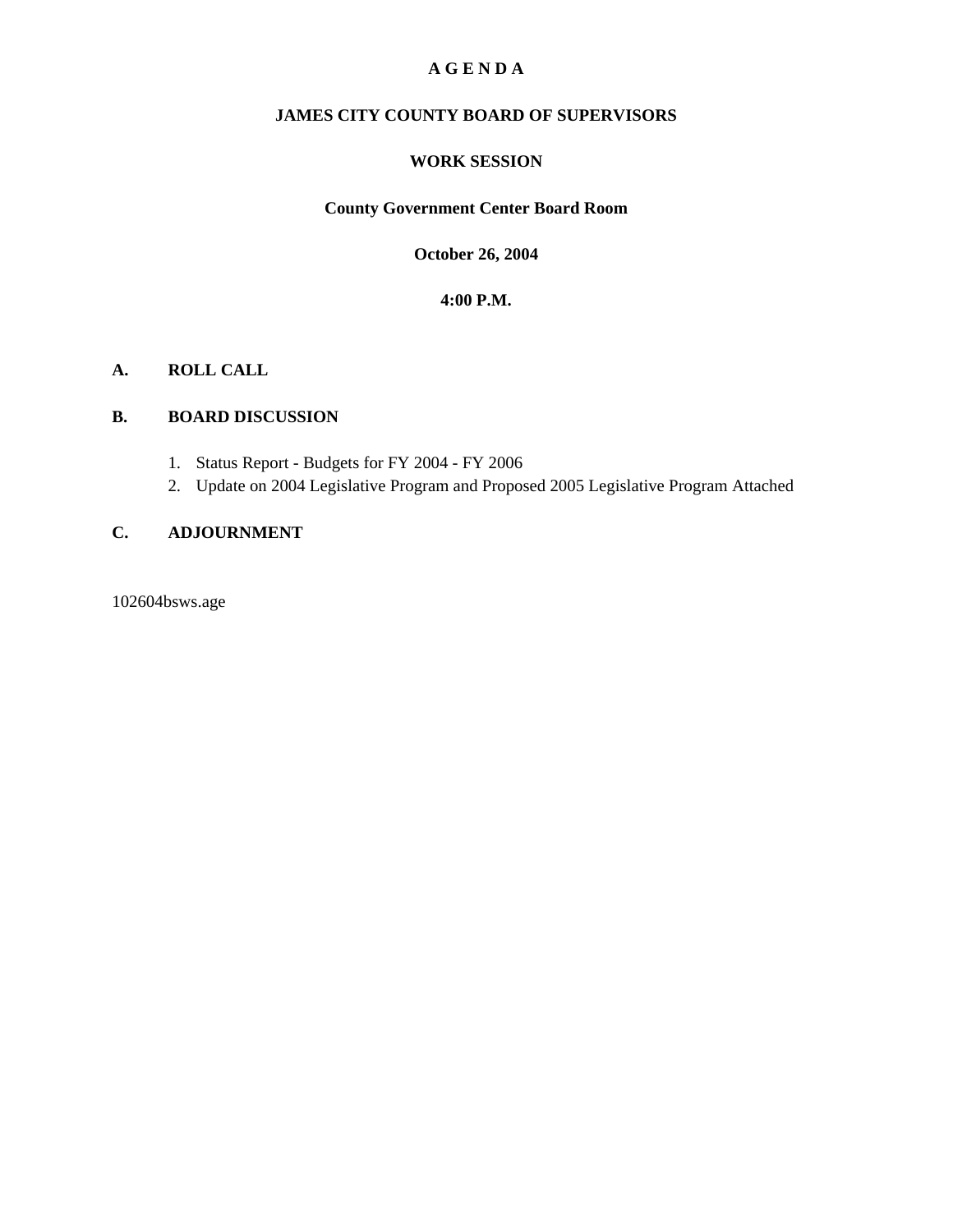#### **M E M O R A N D U M**

| DATE:           | October 26, 2004                                               |
|-----------------|----------------------------------------------------------------|
| TO:             | The Board of Supervisors                                       |
| FROM:           | John E. McDonald, Manager of Financial and Management Services |
| <b>SUBJECT:</b> | Status Report - Budgets for FY 2004-FY 2006                    |
|                 |                                                                |

The County will soon begin the budget process for the second year of the biennial FY 2005-2006 Budget. The following assessment of past, present, and future trends and the attachments are designed to provide information for planning budget guidance.

#### FY 2004 Revenues and Spending

General fund revenue was about \$700,000 (0.7%) more than the final budget for FY 2004. This is primarily due to permits and fees, taxes on recordation and wills, and deeds of conveyance—reflections of a very busy real estate market. Room taxes and investment income were below estimates while State sales taxes exceeded the budget.

General fund spending and transfers were \$2.5 million less than the final budget for FY 2004—a figure that primarily results from the difference between the County's cash budgets and the accrual-based audit report. Of that total, \$2.1 million was budgeted to increase the debt service reserve fund.

Higher than expected Capital costs are primarily attributed to timing differences between appropriations and spending and to Hurricane Isabel. Cleanup costs from the September 2003 storm totaled \$8.2 million. Federal and State funding provided assistance totaling \$7.6 million or 93% of the total costs. The County's general fund matched the remainder, approximately \$600,000.

The total residual funds available, primarily composed of revenues exceeding the budget, were \$737, 847. After consultation with the audit staff, these funds were added to the Fiscal Liquidity reserve, an increase of 5.6%, to keep within the fiscal guidelines adopted by the Board. As a result, there are no undesignated reserve funds for FY 2004.

#### FY 2005 Revenues and Spending

First-quarter general fund revenue collections show an overall increase from the first quarter of FY 2004. Personal property tax receipts, sales tax receipts, and license/permit fees all increased. Wet summer weather, the closure of several lodging facilities located in the County, the opening of new hotels in surrounding jurisdictions, and a flat tourism industry all contributed to a decline in lodging and meal tax collection. Personal property tax relief collections from the Commonwealth also declined primarily because of a decrease in the NADA book valuations used to estimate the value of used vehicles.

Current spending projections for FY 2005 estimate slight underspending due to a number of unfilled positions and an average pay for performance increase of 3.33%, a decrease from the Board's original target of 3.5%.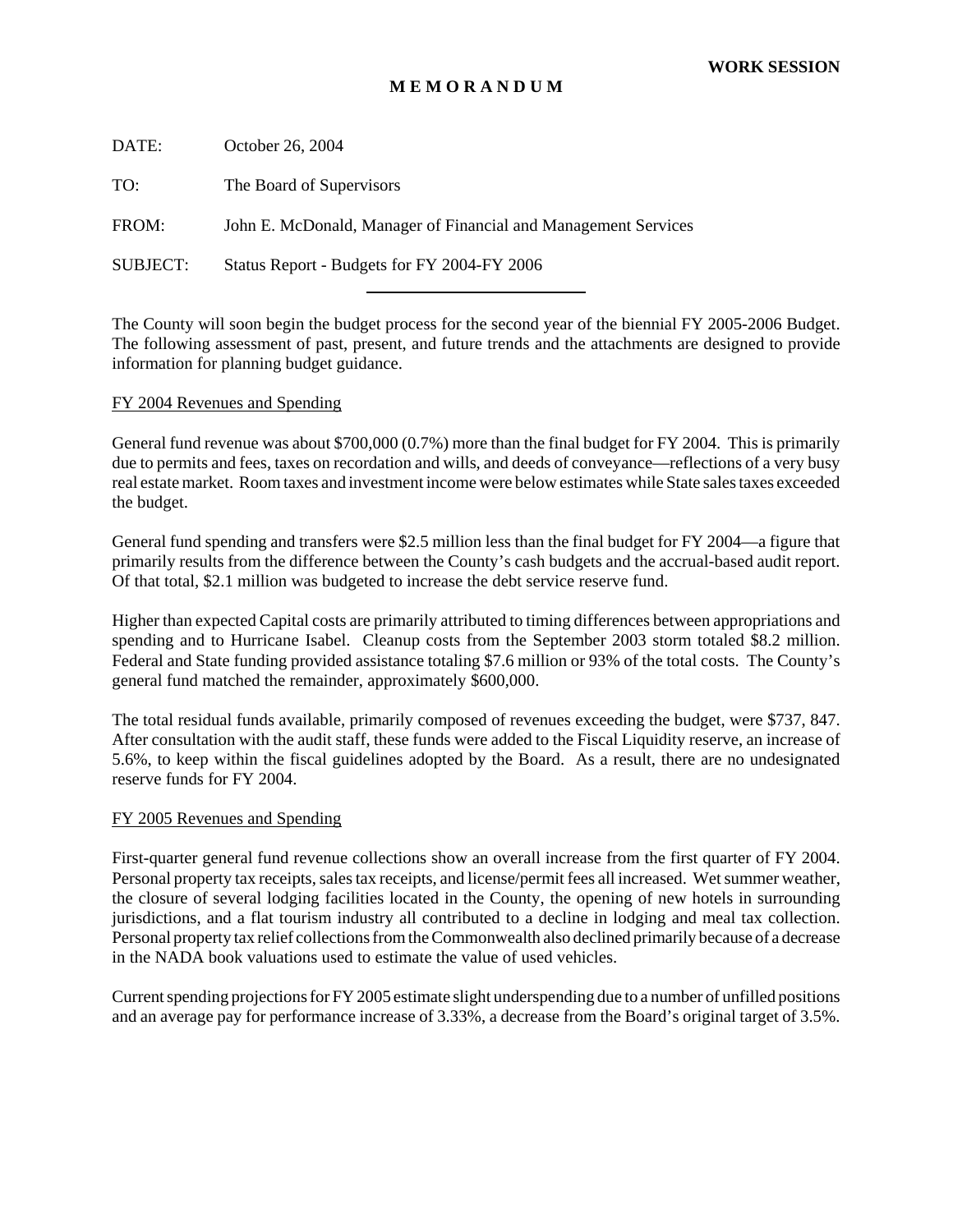Status Report - Budgets for FY 2004-FY 2006 October 26, 2004 Page 2

#### FY 2006 Revenues and Spending

The Board of Supervisors has already adopted a financial plan for FY 2006. It will be updated and revised with new information and assumptions. Staff foresees seven "decision packages" in FY 2006 that may have a major impact and which will require additional Board scrutiny. Three focus on revenue issues, three on spending, and one, the ALS/BLS fee, has implications for both.

The first revenue issue focuses on the real estate tax rate—at the current 82.5 cent rate, assuming a 7.8% average increase in assessments; real property taxes will exceed the planned FY 2006 levels by \$2.5 million. The second revenue issue focuses on the General Assembly's initiatives to totally redesign the reimbursement process for the car tax and to create a separate tax category, with a separate tax rate, for vehicles subject to reimbursement. The third revenue issue is another General Assembly initiative to standardize and centralize all telecommunication tax collections (including cable franchise fees) under State control—with collections partially passed through to localities based on FY 2004 actual collections. The final revenue issue is the ALS/BLS fee and the related spending planned in FY 2006, both operating and capital.

Expenditure questions in FY 2006 focus on the school operating contribution—the 10% increase in enrollment in the last two years, and the fact that all of the new students are County residents, is shifting the City/County funding percentages more dramatically than planned. The impact in FY 2006 may be an additional \$1.6 million in operating costs. The second issue is the attempt to establish a funding stream for stormwater/water quality projects—the FY 2006 Budget did not include funding. Finally, the School capital facility study is expected to generate additional projects, focusing on increasing school enrollment, to include at least two new schools.

John E. McDonald

\_\_\_\_\_\_\_\_\_\_\_\_\_\_\_\_\_\_\_\_\_\_\_\_\_\_\_\_\_\_\_\_

JEM/gb budguide06.mem

Attachments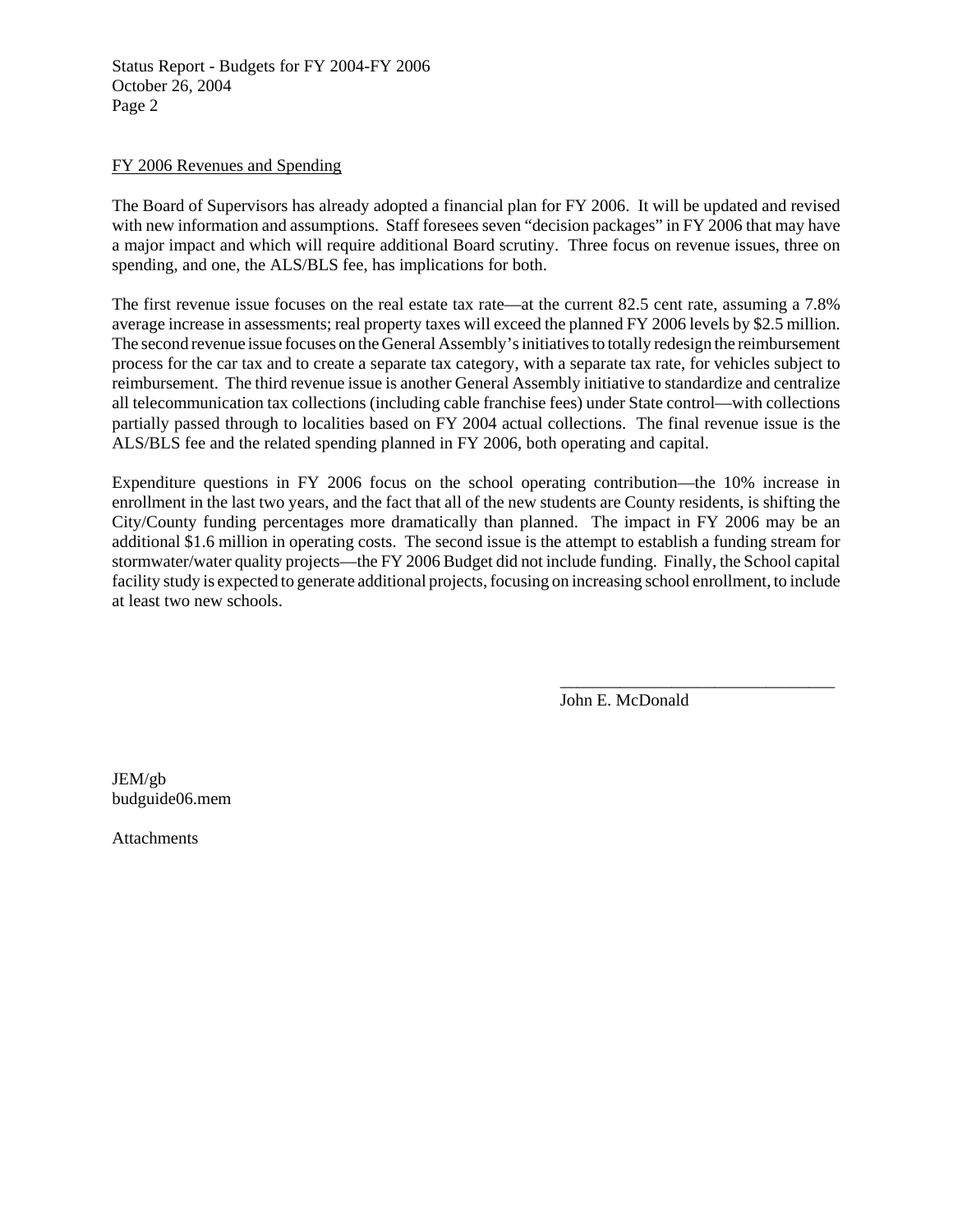| <b>REVENUES</b>               | FY04 Final Bgt   | FY04 Actual       | Variance      | Variance % |  |
|-------------------------------|------------------|-------------------|---------------|------------|--|
|                               |                  |                   |               |            |  |
| <b>Real Estate</b>            | \$<br>51,534,836 | \$<br>51,717,912  | 183,076<br>\$ | $0.4\%$    |  |
| Personal Property             | 18,958,000       | 18,718,776        | (239, 224)    | $-1.3%$    |  |
| Machinery & Tools             | 5,209,000        | 5,073,476         | (135, 524)    | $-2.6%$    |  |
| <b>Public Service</b>         | 1,500,000        | 1,444,500         | (55,500)      | $-3.7\%$   |  |
| <b>Local Sales Tax</b>        | 6,750,000        | 6,795,086         | 45,086        | 0.7%       |  |
| Lodging Tax                   | 2,050,000        | 1,752,347         | (297, 653)    | $-14.5%$   |  |
| <b>Recordation/Deed Taxes</b> | 950,000          | 1,379,490         | 429,490       | 45.2%      |  |
| Meals Tax                     | 4,117,500        | 4,147,075         | 29,575        | 0.7%       |  |
| Telecom Tax                   | 1,000,000        | 1,031,648         | 31,648        | 3.2%       |  |
| <b>BPOL</b>                   | 4,544,300        | 4,391,107         | (153, 193)    | $-3.4%$    |  |
| Permits and Other Fees        | 2,192,450        | 2,842,438         | 649,988       | 29.6%      |  |
| <b>Interest Income</b>        | 535,000          | 288,567           | (246, 433)    | $-46.1%$   |  |
| HB599 Payments                | 1,092,322        | 1,102,396         | 10,074        | 0.9%       |  |
| Sales Tax for Education       | 5,703,245        | 6,027,421         | 324,176       | 5.7%       |  |
| <b>Other State Revenue</b>    | 2,443,651        | 2,534,079         | 90,428        | 3.7%       |  |
| <b>Recreation Revenue</b>     | 2,644,343        | 2,509,133         | (135,210)     | $-5.1\%$   |  |
| <b>ALS/BLS</b> Fees           |                  |                   |               |            |  |
| Other Revenue                 | 1,991,001        | 2,202,231         | 211,230       | 10.6%      |  |
|                               | \$113,215,648    | \$<br>113,957,682 | 742,034<br>\$ | 0.7%       |  |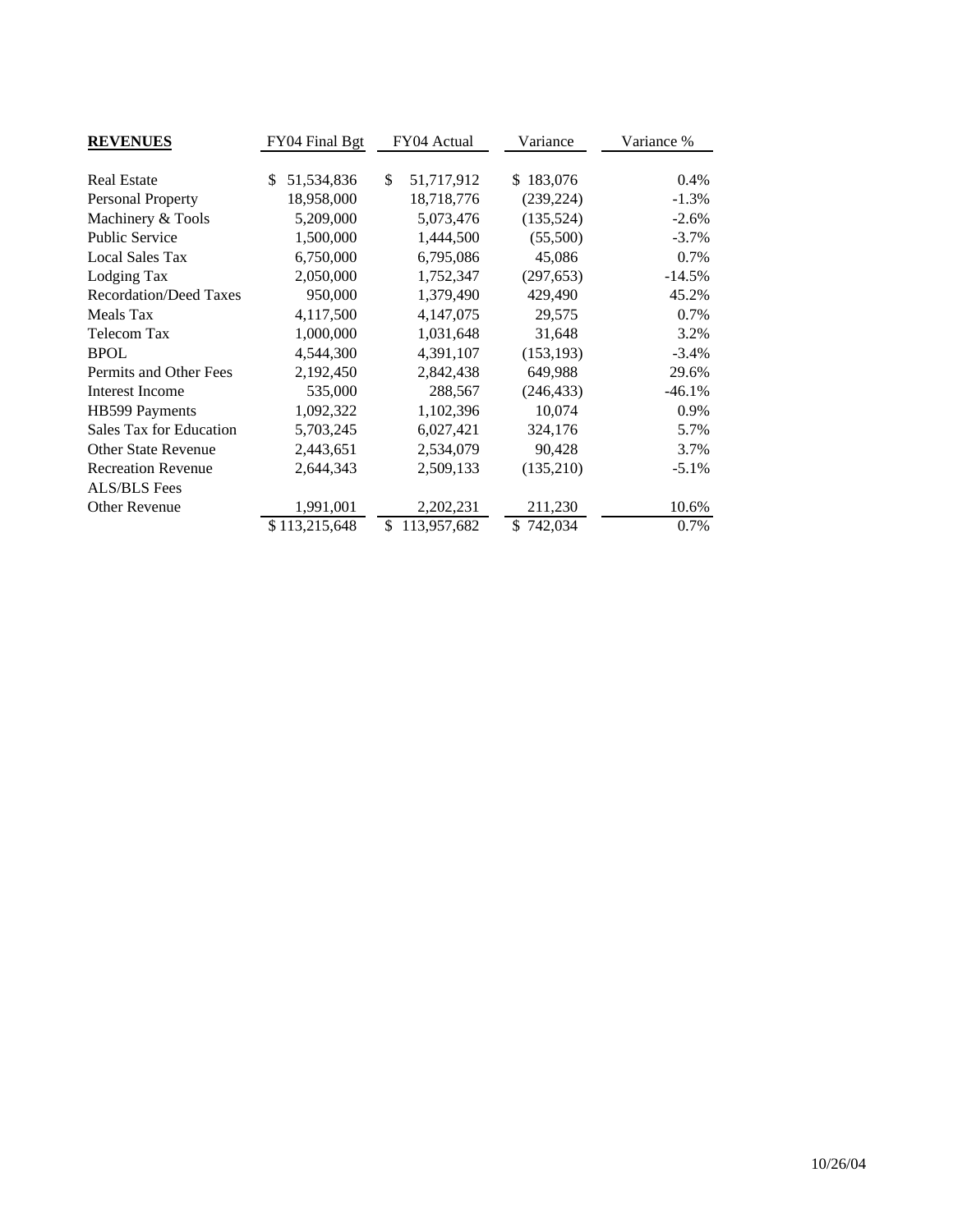| <b>REVENUES</b>               |                  |                 |           |               |              |             |           |
|-------------------------------|------------------|-----------------|-----------|---------------|--------------|-------------|-----------|
|                               | FY05 Adopted     | \$ 04 V 05      | % 04 V 05 |               | FY06 Adopted | \$05 V 06   | % 05 V 06 |
| <b>Real Estate</b>            | 55,191,909<br>S. | \$<br>3,657,073 | 7.1%      | <sup>\$</sup> | 59,258,577   | \$4,066,668 | 7.4%      |
|                               |                  |                 |           |               |              |             |           |
| Personal Property             | 19,745,000       | 787,000         | 4.2%      |               | 20,887,840   | 1,142,840   | 5.8%      |
| Machinery & Tools             | 5,100,000        | (109,000)       | $-2.1%$   |               | 5,200,000    | 100,000     | 2.0%      |
| <b>Public Service</b>         | 1,400,000        | (100,000)       | $-6.7\%$  |               | 1,400,000    |             | $0.0\%$   |
| <b>Local Sales Tax</b>        | 6,850,000        | 100,000         | 1.5%      |               | 7,050,000    | 200,000     | 2.9%      |
| Lodging Tax                   | 2,650,000        | 600,000         | 29.3%     |               | 2,650,000    |             | $0.0\%$   |
| <b>Recordation/Deed Taxes</b> | 1,837,000        | 887,000         | 93.4%     |               | 1,985,000    | 148,000     | 8.1%      |
| Meals Tax                     | 4,465,000        | 347,500         | 8.4%      |               | 4,685,500    | 220,500     | 4.9%      |
| Telecom Tax                   | 1,183,725        | 183,725         | 18.4%     |               | 1,327,725    | 144,000     | 12.2%     |
| <b>BPOL</b>                   | 4,380,000        | (164,300)       | $-3.6%$   |               | 4,480,000    | 100,000     | 2.3%      |
| Permits and Other Fees        | 2,788,000        | 595,550         | 27.2%     |               | 2,896,000    | 108,000     | 3.9%      |
| <b>Interest Income</b>        | 639,131          | 104,131         | 19.5%     |               | 739,131      | 100,000     | 15.6%     |
| HB599 Payments                | 1,262,322        | 170,000         | 15.6%     |               | 1,262,322    |             | $0.0\%$   |
| Sales Tax for Education       | 6,963,981        | 1,260,736       | 22.1%     |               | 7,257,761    | 293,780     | 4.2%      |
| <b>Other State Revenue</b>    | 2,515,581        | 71,930          | 2.9%      |               | 2,466,651    | (48,930)    | $-1.9\%$  |
| <b>Recreation Revenue</b>     | 2,447,759        | (196, 584)      | $-7.4%$   |               | 2,488,067    | 40,308      | 1.6%      |
| ALS/BLS Fees                  |                  |                 |           |               | 1,245,000    | 1,245,000   |           |
| Other Revenue                 | 2,154,200        | 163,199         | 8.2%      |               | 2,177,140    | 22,940      | 1.1%      |
|                               | \$121,573,608    | \$<br>8,357,960 | 7.4%      | \$            | 129,456,714  | \$7,883,106 | 6.5%      |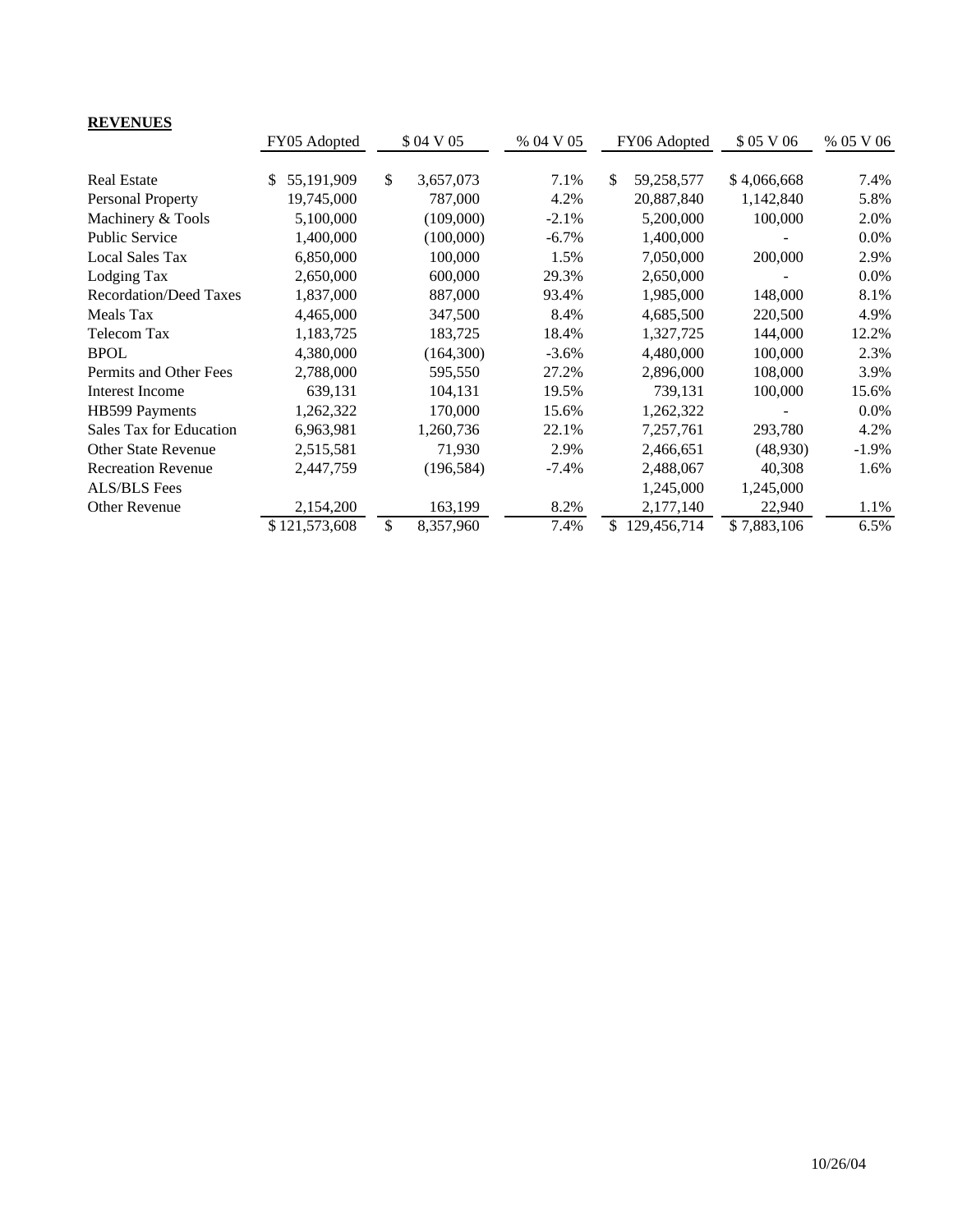| <b>EXPENSES</b>           | FY04 Adopted  | FY 04 Actual  | Variance        | Variance % |  |
|---------------------------|---------------|---------------|-----------------|------------|--|
|                           |               |               |                 |            |  |
| Debt Service              | \$11,518,500  | \$9,422,577   | $-$ \$2,095,923 | $-18.20%$  |  |
| <b>Capital Projects</b>   | \$1,190,000   | \$2,211,513   | \$1,021,513     | 85.84%     |  |
| Operating -County & Other | \$47,721,506  | \$46,327,014  | $-\$1.394.492$  | $-2.92\%$  |  |
| Operating-Schools         | \$52,540,273  | \$52,540,273  | \$0             | $0.00\%$   |  |
|                           | \$112,970,279 | \$110,501,377 | $-$ \$2,468,902 | $-2.19%$   |  |

| <b>RECONCILIATION</b>            |             |
|----------------------------------|-------------|
| Underspending                    | \$2,468,902 |
| <b>Excess Revenue</b>            | 742,034     |
|                                  | \$3,210,936 |
|                                  |             |
| Dedicated - Debt Service Reserve | \$2,095,923 |
| Dedicated - Fiscal Liquidity     | 737,847     |
| Appropriated - FY 2005 Capital   | 377,166     |
|                                  | \$3,210,936 |
|                                  |             |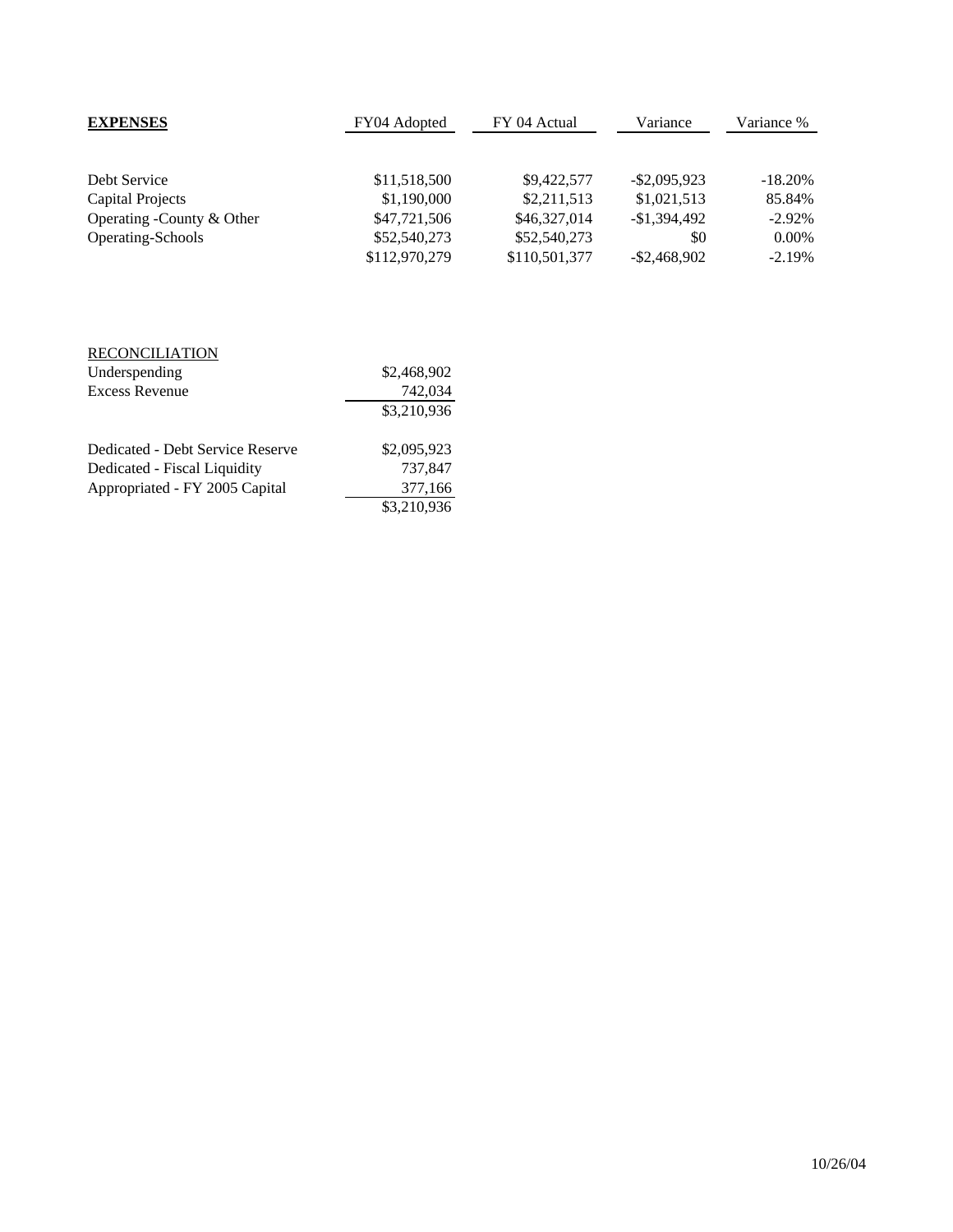## **EXPENSES**

| FY 05 Adopted | \$ 04 V 05    | % 04 V 05 | FY06 Adopted  | \$05 V 06   | % 05 V 06 |
|---------------|---------------|-----------|---------------|-------------|-----------|
|               |               |           |               |             |           |
| \$12,690,000  | \$3,267,423   | 34.68%    | \$13,370,000  | \$680,000   | 5.36%     |
| \$1,465,000   | $-$ \$746.513 | $-33.76%$ | \$3,493,000   | \$2,028,000 | 138.43%   |
| \$51,976,230  | \$5,649,216   | 12.19%    | \$54,868,644  | \$2,892,414 | 5.56%     |
| \$55,442,378  | \$2,902,105   | 5.52%     | \$57,725,070  | \$2,282,692 | 4.12%     |
| \$121,573,608 | \$11,072,231  | 10.02%    | \$129,456,714 | \$7,883,106 | 6.48%     |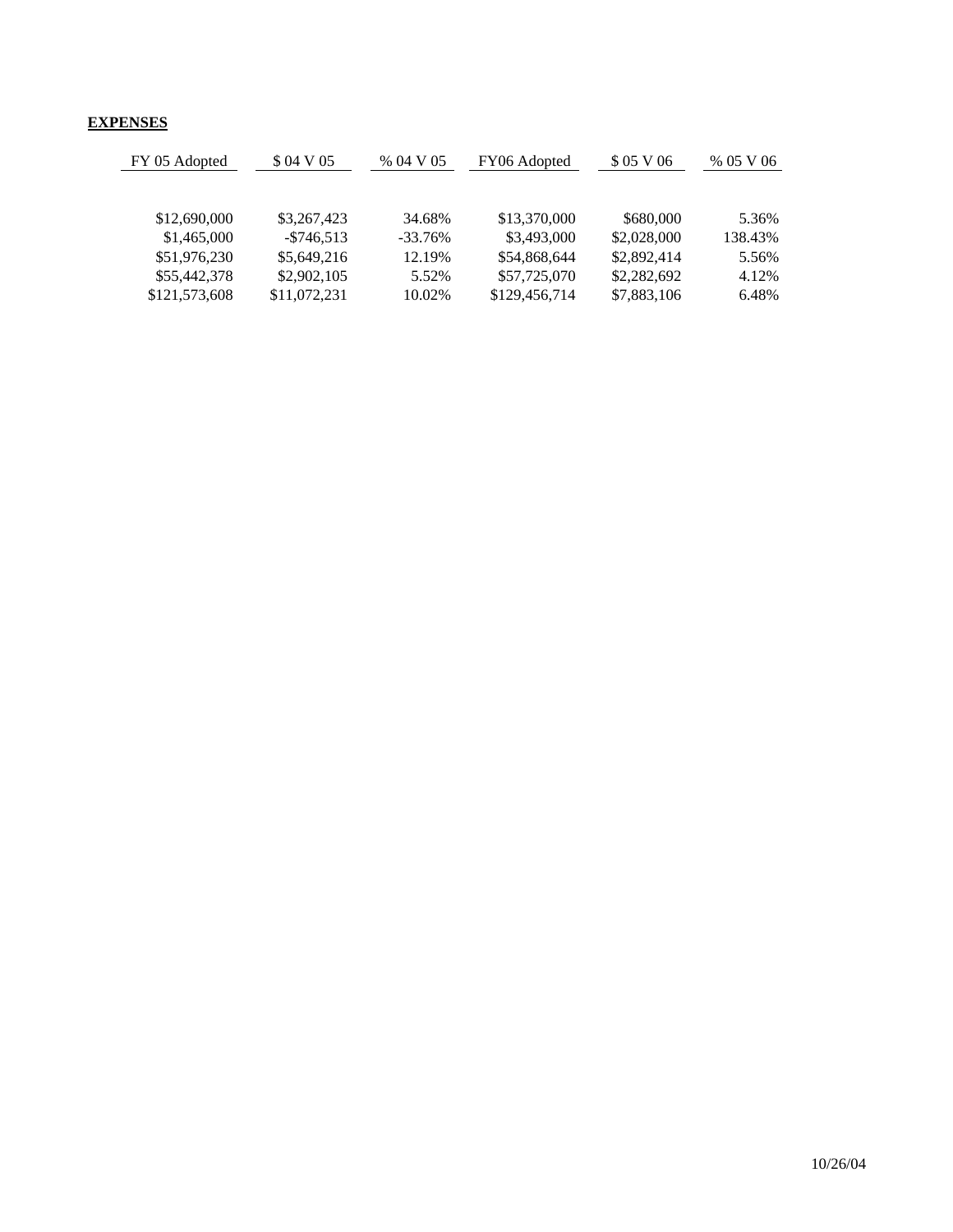### **M E M O R A N D U M**

DATE: October 26, 2004

TO: The Board of Supervisors

FROM: Leo P. Rogers, County Attorney

l

SUBJECT: Update on 2004 Legislative Program and Proposed 2005 Legislative Program Attached

Below are the items requested by James City County to be introduced through its 2004 Legislative Program. After each item are the results achieved:

- 1-1. ADDITIONS AND MODIFICATIONS (TO THE OFFICIAL MAP). HB 966 - (Barlow). Amend 15.2-2235. Delete public hearing on Capital Improvement Program addition to official map. (Stricken 22-0)
- 1-2. FREEDOM OF INFORMATION ACT SB 394 - (Norment). FOIA. Economic Development prospect information. Enacted.
- 1-3. INOPERABLE MOTOR VEHICLES CIVIL PENALTIES SB 395 - (Norment). Make the civil penalties for Inoperative Vehicles the same as Zoning violations. Passed Senate 38-0. Failed House 26-70.
- 1-4. JAMES CITY COUNTY INDUSTRIAL DEVELOPMENT AUTHORITY CHANGE OF NAME HB 683 - (Rapp). IDA name changed to Economic Development Authority. Enacted.
- 1-5. LIGHTING LEVEL REGULATION IN JAMES CITY COUNTY HB 963 - (Barlow). Allow JCC to regulate maximum upward exterior lighting. Enacted.
- 1-6. LOCAL WATER-SAVING ORDINANCE SB 400 - (Norment). Allow localities to restrict non-essential use of groundwater during a water shortage. Enacted.
- 1-7. PURCHASE, SALE, ETC., OF REAL PROPERTY Delete public hearing requirement for conveying an easement. (Not introduced)
- 1-8. TRAFFIC CONTROL Traffic control - photo red. Several bills failed.

Leo P. Rogers

\_\_\_\_\_\_\_\_\_\_\_\_\_\_\_\_\_\_\_\_\_\_\_\_\_\_\_\_\_\_\_\_\_

LPR/gs legis04\_05updt.mem

**Attachments**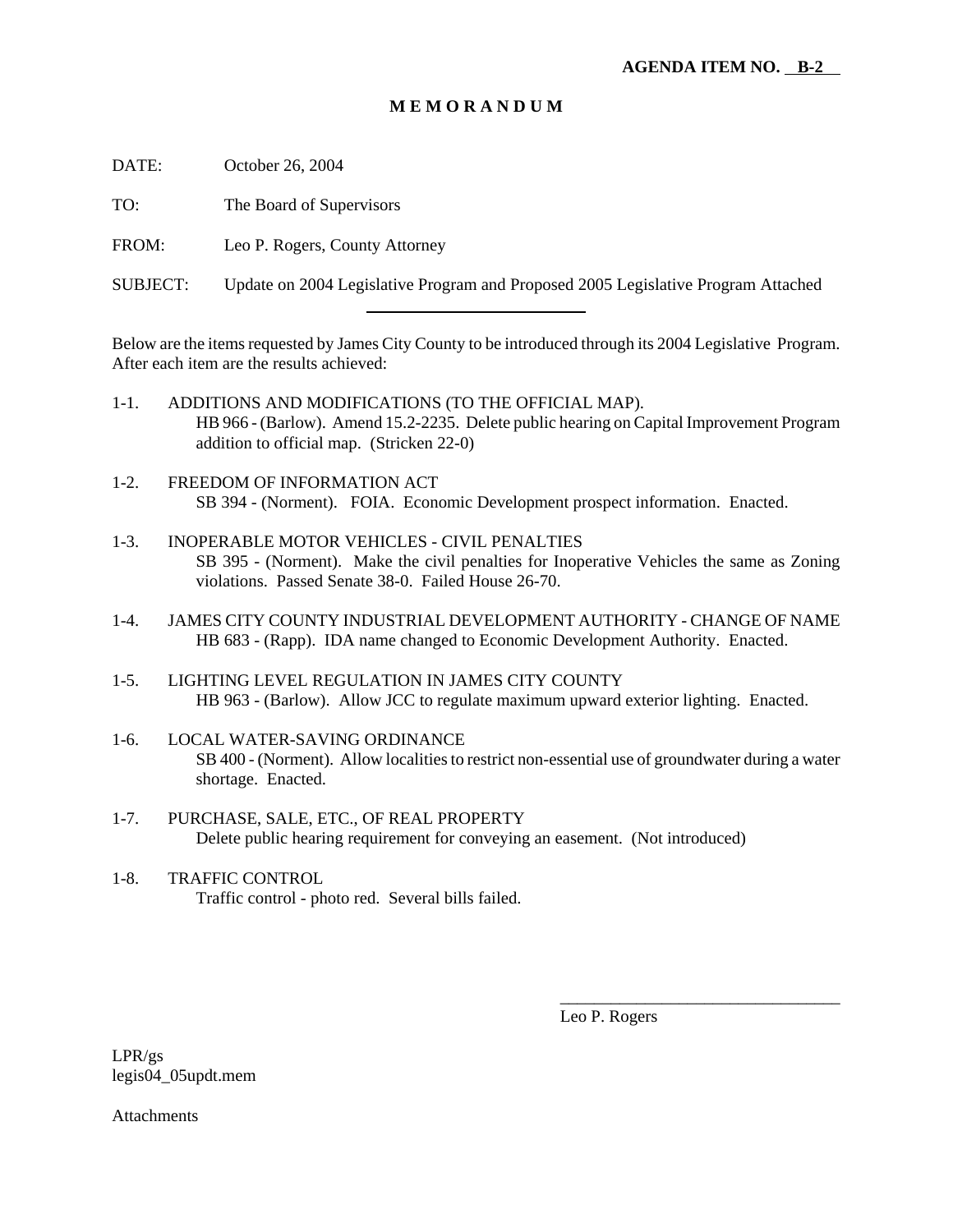### **R E S O L U T I O N**

#### 2005 LEGISLATIVE PROGRAM

- WHEREAS, it is appropriate for the Board of Supervisors to consider a legislative program to present to the 2005 session of the General Assembly.
- NOW, THEREFORE, BE IT RESOLVED that the Board of Supervisors of James City County, Virginia, does hereby endorse the attached 2005 Legislative Program and urges its consideration and passage as appropriate.

Bruce C. Goodson Chairman, Board of Supervisors

\_\_\_\_\_\_\_\_\_\_\_\_\_\_\_\_\_\_\_\_\_\_\_\_\_\_\_\_\_\_\_\_\_\_\_\_

ATTEST:

Sanford B. Wanner Clerk to the Board

\_\_\_\_\_\_\_\_\_\_\_\_\_\_\_\_\_\_\_\_\_\_\_\_\_\_\_\_\_\_\_\_

Adopted by the Board of Supervisors of James City County, Virginia, this 26th day of October, 2004.

05legisprog.res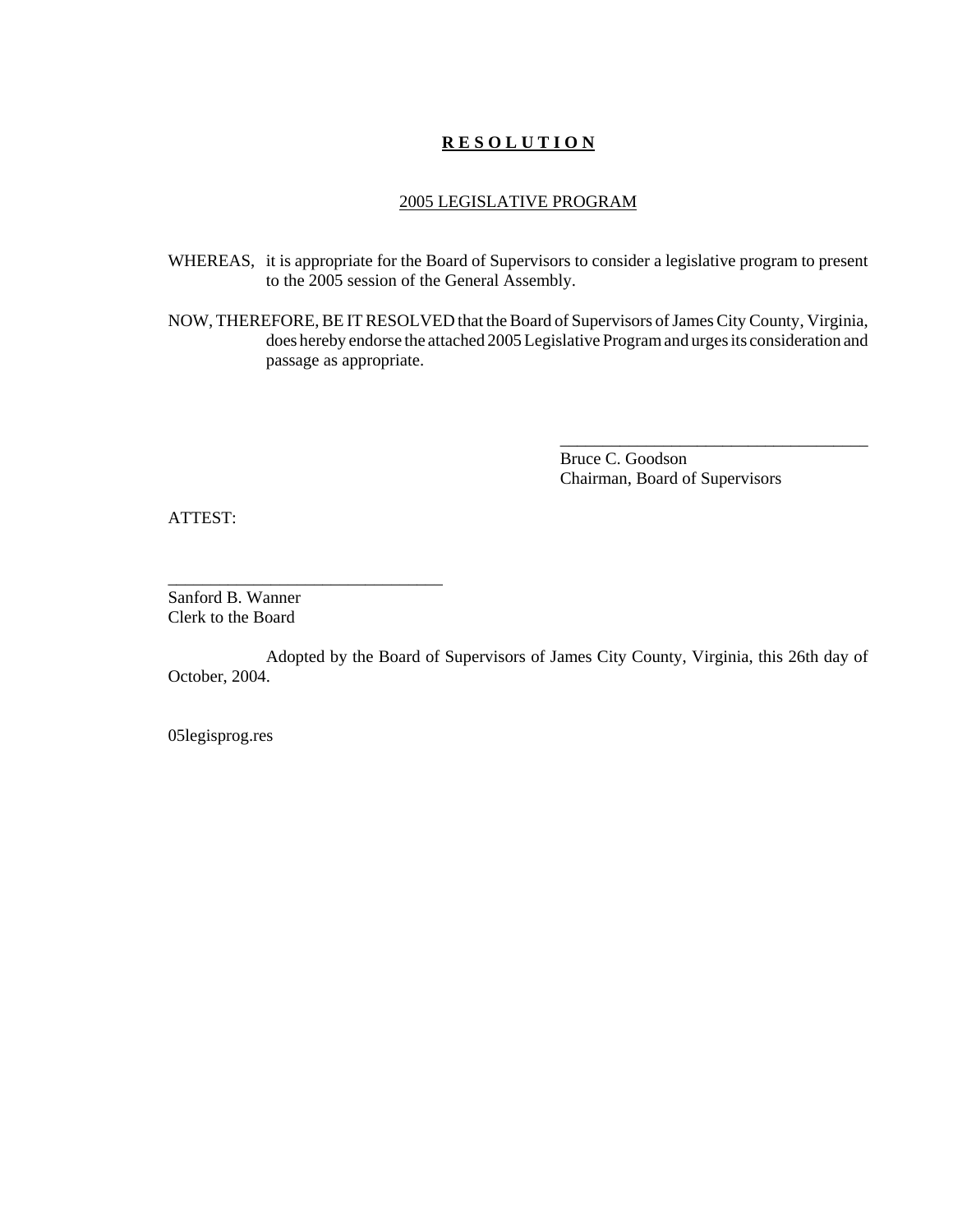

## **JAMES CITY COUNTY 2005 LEGISLATIVE PROGRAM**

# **Part I. Legislation to be Introduced on Behalf of the County**

# 1-1. TRAFFIC CONTROL

Amend Section 46.2-833.01 of the Code of Virginia by adding James City County to those localities permitted to establish a program involving cameras at traffic intersections to monitor the running of red lights.

# 1-2. ALLOW WETLANDS BOARD MEMBERS TO SERVE ON AN APPEALS BOARD FOR CHESAPEAKE BAY PRESERVATION ORDINANCE

Amend Section 28.2-1303(A) to allow members of the Wetlands Board to serve on a local appeals board for a Chesapeake Bay Preservation Ordinance. Wetlands Board members generally have the type of knowledge and experience which makes them well qualified to decide environmental and water quality issues.

# 1-3. LIFT MORATORIUM ON FUNDING FOR GROUP HOMES

Remove "group homes" from the moratorium on funding for juvenile facilities in the Commonwealth's budget in order to allow the City of Williamsburg and the Counties of Gloucester, York, and James City to make the urgently needed replacement of the Crossroads Community Youth Home.

# 1-4. INOPERABLE MOTOR VEHICLES - CIVIL PENALTIES

Amend Section 15.2-904(c) to make the civil penalty provisions added by the 2003 General Assembly consistent with the civil penalties provisions for zoning violations under Section 15.2-2209. Many jurisdictions, including James City County, have been enforcing the inoperative vehicle restrictions under the zoning ordinance.

# 1-5. CONVEYANCE OF CERTAIN EASEMENTS WITHOUT A PUBLIC HEARING

Amend Section 15.2-1800 to permit local governing bodies to convey, without holding a public hearing, an easement for ingress, egress, utilities, cable, telecommunications, stormwater management, open space, environmental protection, and other such conveyances involving matters of public interest.

# 1-6. FEE CHARGED TO LOCALITIES FOR SERVICES BY COURT AND SHERIFF

Amend Section 17.1-266 to provide that, in addition to the Commonwealth, local governments are exempt from paying fees for services rendered by a clerk, sheriff, or other officer for cases, whether in a court of record or a court not of record, where the local government is a party.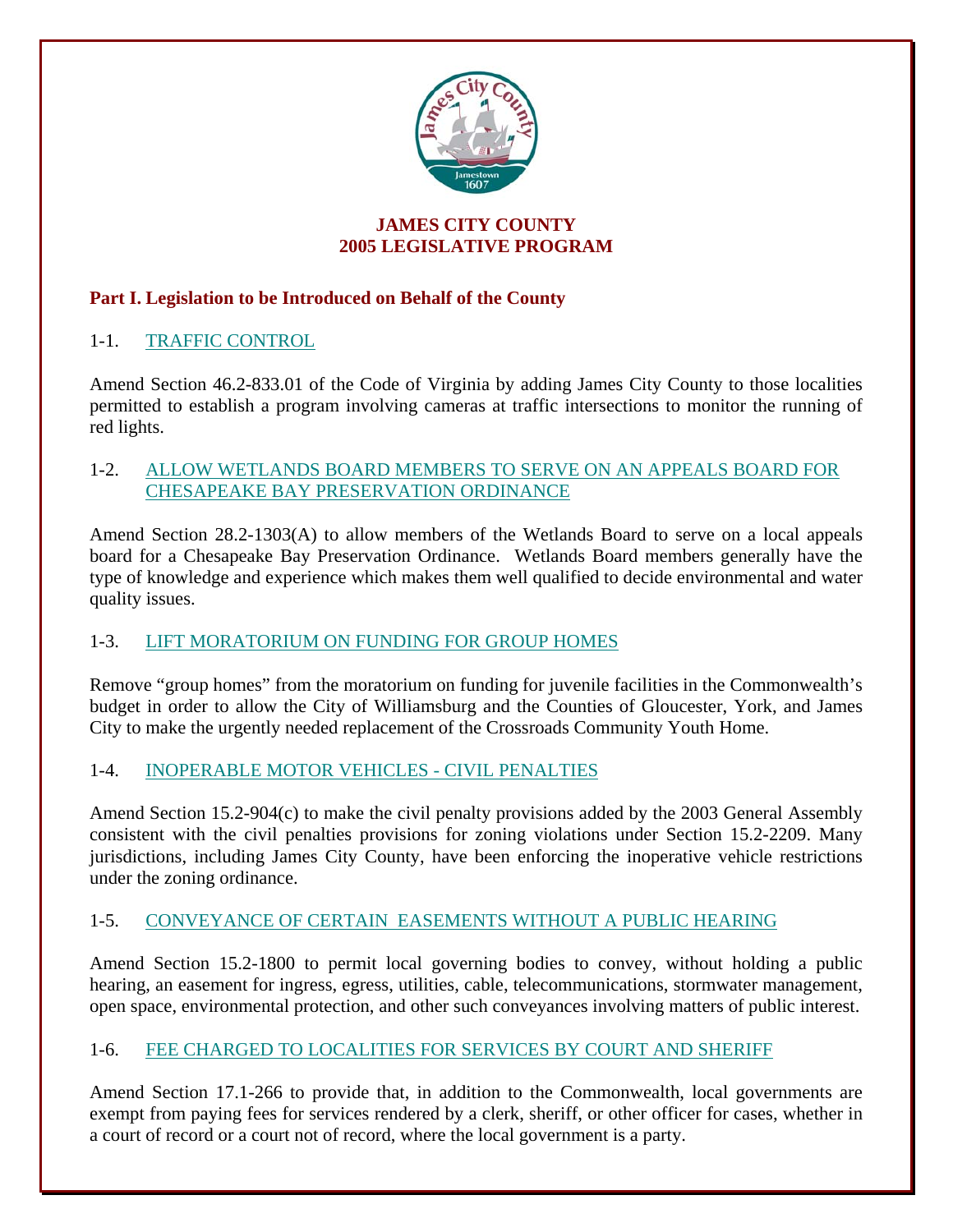# **JAMES CITY COUNTY 2005 LEGISLATIVE PROGRAM**



# **Part II. Position/Legislation to be supported by the County**

## 2-1. CONSOLIDATED TELECOMMUNICATIONS AND/OR ENHANCED E-911 TAXATION

James City County opposes any legislation that will impede the ability of localities to collect and assess taxes on telecommunications services and for Enhanced E-911.

# 2-2. CAR TAX REIMBURSEMENT TO LOCAL GOVERNMENTS

James City County supports continued funding of local reimbursement for the Personal Property Tax Relief Act. James City County opposes shifting state reimbursement to a fiscal year which would cause a one-time revenue shortfall to localities with collection dates in the first half of the year. Should the State change from a calendar year to a fiscal year reimbursement cycle result in a one-time reduction in local revenue, localities should be allowed to recoup that revenue directly from taxpayers.

# 2-3. LOCAL CIGARETTE TAX

James City County supports enabling legislation to authorize counties to impose local taxes on cigarettes.

## 2-4. LOCAL LAND USE

James City County urges the General Assembly to leave local land use decisions to localities. The County strongly objects to statewide mandates or prohibitions on the zoning authority of localities.

## 2-5. SURCHARGES ON LOCAL SERVICES

James City County opposes the imposition of a state fee, tax or surcharge on water, sewer, solid waste or on any other local government services.

## 2-6. AFFORDABLE HOUSING: ZONING INCENTIVES FOR IN-FILL DEVELOPMENT AND REDEVELOPMENT

The state code provisions on zoning authority should continue to ensure that local governments have a full range of authority to promote affordable housing, including enabling legislation to give localities the power to facilitate in-fill development, redevelopment and mixing of uses in redevelopment projects. Therefore, the code must not be changed to limit local governments' authority to enact land use regulations for the benefits of all citizens of a locality.

# 2-7. MANUFACTURED HOUSING BY RIGHT

Local governments should retain the authority to plan for the appropriate mix of residential structures in their communities, and should retain full authority to regulate the placement of manufactured homes, without state intervention.